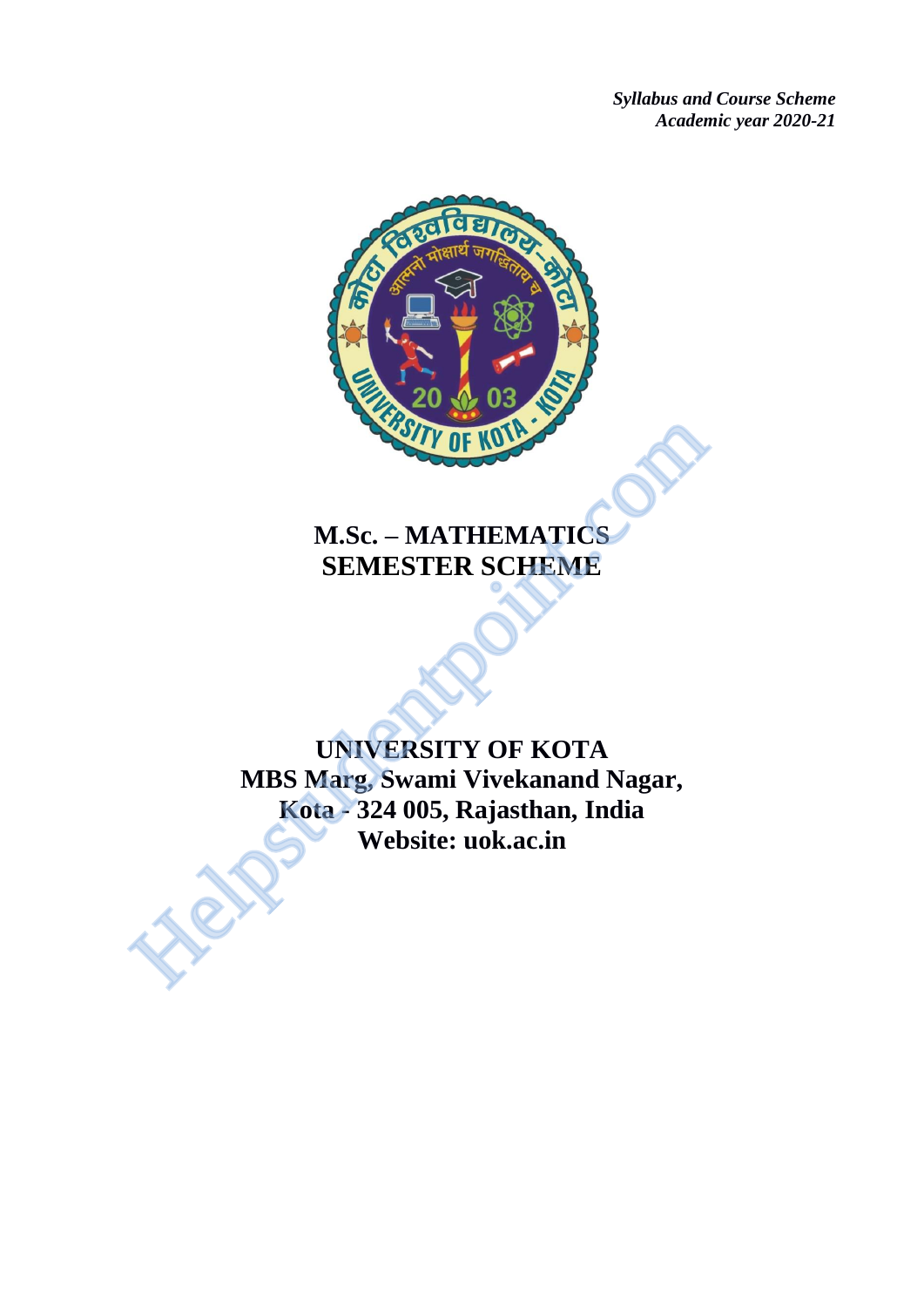# **M.A./ M.Sc. MATHEMATICS EXAM.- 2020-21**

- 1. The Ordinances Governing the examination in the Faculties of Arts, Fine Arts, Social Sciences, Science, Commerce, Management, Engineering, Education and Law are contained in separate booklet. The students are advised to refer to the same.
- 2. Changes in Statutes/ Ordinances/ Rules/ Regulations/ Syllabus and Books may, from time to time, be made by amendment or remaking , and a candidate shall, except in so far as the University determines otherwise comply with any change that applies to years he has not completed at the time of change.

**Note :** The decision taken by the Academic Council shall be final.

# **SCHEME OF EXAMINATION - 2020-21 M.A./ M.Sc. MATHEMATICS**

# **Scheme – Semester**

# **Duration of course**

**There shall be four semesters in Two consecutive academic years and two semesters in an academic year** 

Teaching hours :- 6 hours/week for each paper

**Paper Code will stand as MATH for mathematics, 1/2/3/4 for semester number, C or O for compulsory/ optional and ( i/ii/iii/iv/v/…) for paper number.** 

There shall be 5 Papers in each of the four semesters. Each paper has Max. 100 marks (30 marks for Internal assessment, Exam. Time duration 1 hour. and 70 marks for Main semester Exam, Duration 3 hours.) Min. Pass Marks for Internal Assessment shall be 12 and for Semester Exam. 28 for each paper . completed at the time of change.<br>
The decision taken by the Academic Council shall be final.<br>
SCHEME OF EXAMINATION - 2020-21<br>
M.A./ M.Sc. MATHEMATICS<br>
SCHEME OF EXAMINATION - 2020-21<br>
M.A./ M.Sc. MATHEMATICS<br>
Scheme – Sem

# **Pattern of Question paper (Semester Exam.)**

The syllabus for each theory paper is divided into five independent units and question paper for each theory will be divided into three sections as mentioned below:

- **Section-A :** One compulsory question with 10 parts, having 2 questions from each unit,. Answer limit 20 words for each question. Each question will carry equal marks. Total marks : 10
- **Section-B :** this section will 10 questions, 2 questions from each unit, 5 questions to be attempted, taking one from each unit, answer limit 250 words for each question. Each question will carry equal marks.

Total marks : 25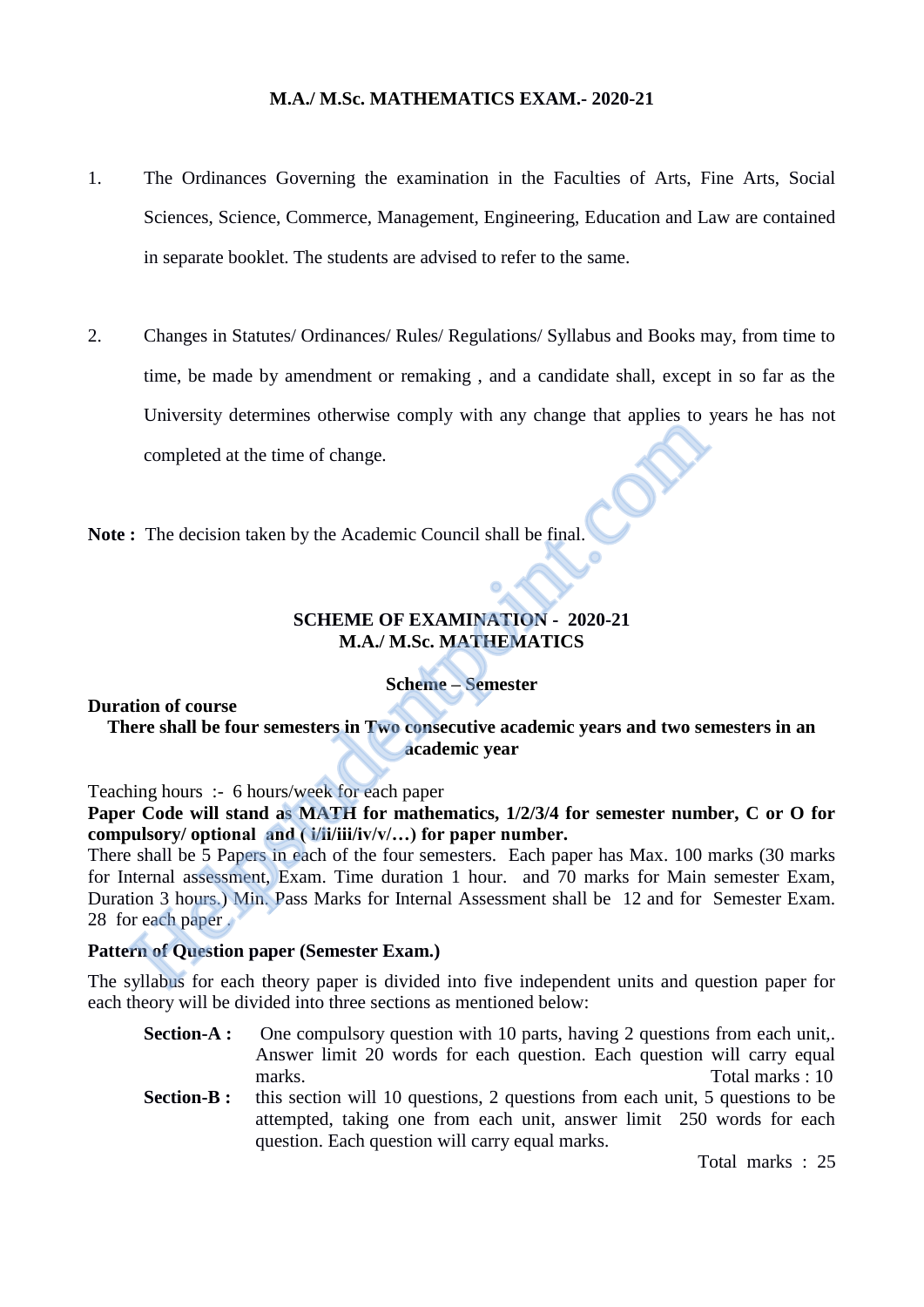**Section-C** : this section will carry 05 questions. Question Number 12 will be compulsory and irrespective of units and carry 15 marks. Remaining 4 questions (question may have sub division) covering all units but not more than one question from each unit, descriptive type, 2 questions to be attempted. Each question will carry 10 marks. answer limit 500 words.

Total marks : 35

# **Code and nomenclature of papers**

| <b>Semester I</b> |                              |                           |           | <b>Semester II</b>      |                             |  |  |
|-------------------|------------------------------|---------------------------|-----------|-------------------------|-----------------------------|--|--|
| Sn                | Code<br><b>Name Of Paper</b> |                           | Sn.       | Code                    | <b>Name Of Paper</b>        |  |  |
|                   |                              |                           |           |                         |                             |  |  |
|                   | MATH 1 C(i)                  | ADVANCED ALGEBRA I        | -6        | MATH $2 C(i)$           | <b>ADVANCED ALGEBRA</b>     |  |  |
| $\overline{2}$    | MATH 1 C(ii)                 | <b>COMPLEX-ANALYSIS</b>   | 7         | MATH 2 C(ii)            | <b>REAL ANALYSIS</b>        |  |  |
| 3                 | MATH 1 C(iii)                | <b>MECHANICS</b>          | 8         | MATH $2 \text{ C(iii)}$ | <b>PARTIAL</b>              |  |  |
|                   |                              |                           |           |                         | DIFFERENTIAL EQUATIONS      |  |  |
| 4                 | MATH $1 \text{ C}(vi)$       | <b>INTEGRAL EQUATIONS</b> | 9         | MATH $2 \text{ C}(vi)$  | <b>SPECIAL FUNCTION</b>     |  |  |
|                   |                              |                           |           |                         |                             |  |  |
| 5                 | MATH $1 C(v)$                | NUMERICAL ANALYSIS        | <b>10</b> | MATH $2 C(v)$           | <b>DISCRETE MATHEMATICS</b> |  |  |
|                   |                              |                           |           |                         |                             |  |  |

| 5                       | MATH $1 C(v)$       | NUMERICAL ANALYSIS                                                  |                         | 10                 | MATH $2 C(v)$            |                     | <b>DISCRETE MATHEM.</b>    |  |
|-------------------------|---------------------|---------------------------------------------------------------------|-------------------------|--------------------|--------------------------|---------------------|----------------------------|--|
|                         |                     |                                                                     |                         |                    |                          |                     |                            |  |
|                         |                     |                                                                     |                         |                    |                          |                     |                            |  |
|                         |                     | N.B. CANDIDATE HAS TO OPT OPTIONAL PAPER IN FOUTTH SEMESTER KEEPING |                         |                    |                          |                     |                            |  |
|                         |                     | THE SAME PAPER NUMBER OF THIRD SEMESTER.                            |                         |                    |                          |                     |                            |  |
|                         |                     |                                                                     |                         |                    |                          |                     |                            |  |
|                         |                     |                                                                     |                         |                    |                          |                     |                            |  |
|                         |                     |                                                                     |                         |                    |                          |                     |                            |  |
|                         | <b>Semester III</b> |                                                                     |                         | <b>Semester IV</b> |                          |                     |                            |  |
| Sn.                     | Code                | <b>Name Of Paper</b>                                                | S                       | <b>Code</b>        |                          |                     | <b>Name Of Paper</b>       |  |
|                         |                     |                                                                     | n.                      |                    |                          |                     |                            |  |
| 6                       | MATH 3 C(vi)        | <b>FUNCTIONAL</b>                                                   | 6                       | MATH <sub>4</sub>  |                          |                     | FUNCTIONAL ANALYSIS II     |  |
|                         |                     | <b>ANALYSIS I</b>                                                   |                         | C(vi)              |                          |                     |                            |  |
| $\overline{7}$          | MATH 3 C(vii)       | <b>TOPOLOGY I</b>                                                   | $\overline{7}$          | MATH <sub>4</sub>  |                          |                     |                            |  |
|                         |                     |                                                                     |                         | C(vii)             |                          |                     | <b>TOPOLOGY II</b>         |  |
| <b>OPTIONAL PAPERS</b>  |                     |                                                                     |                         |                    |                          |                     |                            |  |
| $\mathbf{1}$            | MATH 3 O(i)         | <b>OPERATIONS</b>                                                   | $\mathbf{1}$            |                    | MATH 4 O(i)              |                     | <b>OPERATIONS RESEARCH</b> |  |
|                         |                     | <b>RESEARCH I</b>                                                   |                         |                    |                          |                     | $\mathbf{I}$               |  |
|                         |                     |                                                                     |                         |                    |                          |                     |                            |  |
| $\boldsymbol{2}$        | MATH 3 O(ii)        | <b>FLUID DYNAMICS I</b>                                             | $\overline{2}$          |                    | MATH 4 O(ii)             |                     | <b>FLUID DYNAMICS II</b>   |  |
| $\overline{3}$          | MATH 3 O(iii)       | <b>MATHEMATICAL</b>                                                 | $\overline{3}$          |                    | MATH 4 C(iii)            |                     | <b>MATHEMATICAL</b>        |  |
|                         |                     | <b>STATISTICS I</b>                                                 |                         |                    |                          |                     | <b>STATISTICS II</b>       |  |
| $\overline{\mathbf{4}}$ | MATH $3 O(iv)$      | PROGRAMMING IN                                                      | $\overline{\mathbf{4}}$ |                    | MATH 4 O(iv)             | PROGRAMMING IN C    |                            |  |
|                         |                     | <b>C WITH ANSI</b>                                                  |                         |                    |                          |                     | WITH ANSI FEATURES II      |  |
|                         |                     | <b>FEATURES I</b>                                                   |                         |                    |                          |                     |                            |  |
| 5                       | MATH $3 O(v)$       | <b>MATHEMATICAL</b>                                                 | 5                       |                    | MATH 4 O(v)              | <b>MATHEMATICAL</b> |                            |  |
|                         |                     | <b>MODELING I</b>                                                   |                         |                    |                          |                     | <b>MODELING II</b>         |  |
| 6                       | MATH 3 O(vi)        | <b>RELATIVITY I</b>                                                 | 6                       |                    | MATH 4 O(vi)             |                     | RELATIVITY II              |  |
| $\overline{7}$          | MATH 3 O(vii)       | ORTHOGONAL                                                          | $\overline{7}$          |                    | MATH <sub>4</sub> O(vii) |                     | <b>H-FUNCTION OF ONE</b>   |  |
|                         |                     | <b>POLYNOMIALS</b>                                                  |                         |                    |                          |                     | <b>VARIABLE AND</b>        |  |
|                         |                     |                                                                     |                         |                    |                          |                     | <b>FRACTIONAL CALCULUS</b> |  |

# **M.A./M.Sc. MATHEMATICS 2020-21**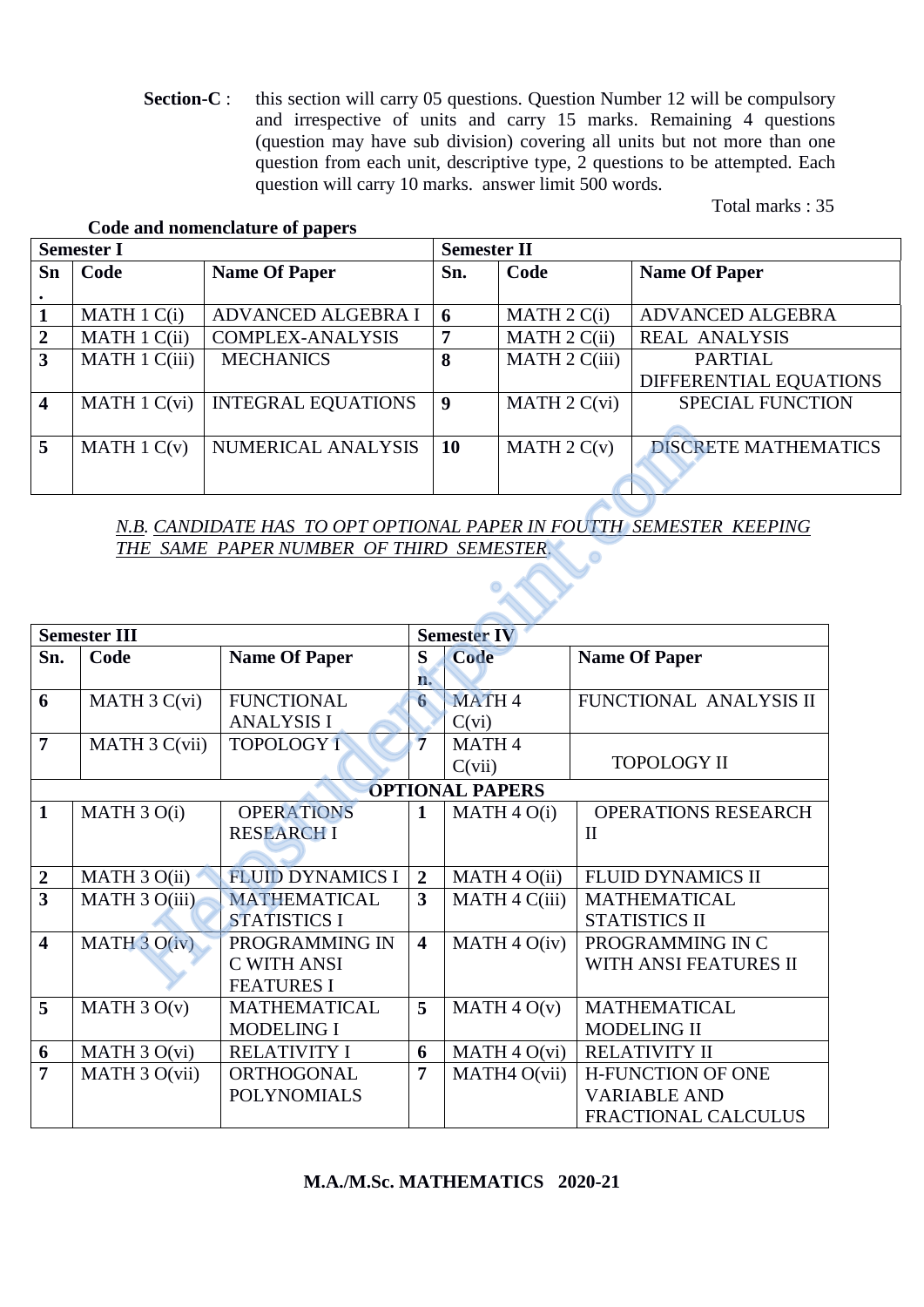# **Semester I**

#### **MATH 1 C(i) :- LINEAR ALGEBRA I**

duration :- 3 Hrs. Max. Marks: – 100 distribution of marks :- Internal assessment 30 Theory paper 70

The syllabus for each theory paper is divided into five independent units and question paper for each theory will be divided into three sections as mentioned below:

question. Each question will carry equal marks.

**Section-A :** One compulsory question with 10 parts, having 2 questions from each unit,. Answer limit 20 words for each question. Each question will carry equal marks. Total marks : 10 **Section-B :** this section will 10 questions, 2 questions from each unit, 5 questions to be attempted, taking one from each unit, answer limit 250 words for each

Total marks : 25

**Section-C** : this section will carry 05 questions. Question Number 12 will be compulsory and irrespective of units and carry 15 marks. Remaining 4 questions (question may have sub division) covering all units but not more than one question from each unit, descriptive type, 2 questions to be attempted. Each question will carry 10 marks. answer limit 500 words. Section-C: this section will carry 05 questions. Question Number 12 will cantal irrespective of units and carry 15 marks. Remaining (question may have sub division) covering all units but no question from each unit, descri

**Total marks : 35** 

#### **Unit - I**

 Linear transformations, Range, Kernel, Rank-nullity theorem, Singular and nonsingular transformations, Vector space of linear transformations. Linear functional, Dual and bidual of a Vector space, Annihilators, Invariance, Projections, Adjoint of a linear transformations.

#### **Unit-II**

Matrix representation of a linear transformation, Change of Basis. Transition matrix, Similarity, Eigen values and Eigen vectors for a linear transformation, Cayley-Hamilton Theorem,

#### **Unit - III**

Minimal polynomial and minimal equation, Canonical forms, Diagonalization, Reduction to triangular form, Nilpotent transformations. Index of nilpotency. Jordan Canonical form.

#### **Unit-IV**

Bilinear form, its matrix representation and rank, Symmetric and skew symmetric bilinear forms, Quadratic form associated with a bilinear form, Symmetric matrix associated with a quadratic form. Diagonalization of a quadratic form, Hermitian form and its matrix representation, Positive definite Hermitian form.

#### **Unit V**

Inner product spaces, Cauchy-Schwartz inequality, orthogonal vectors. Orthogonal complements, orthonormal sets and bases, Bessel's inequality for a finite orthonormal set. Gram Schmidt orthogonalisation process.

# **References :**

| 1. I.N. Herstien      | Topics in Linear Algebra (Wiley Eastern)   |
|-----------------------|--------------------------------------------|
| 2. Sharma & Vashistha | Linear Algebra (Krishna Publication)       |
| 3. KHoffemn & R.Kunje | Linear Algebra (Prentice - Hall India Ltd) |
| 8. S. Lang            | Linear Algebra                             |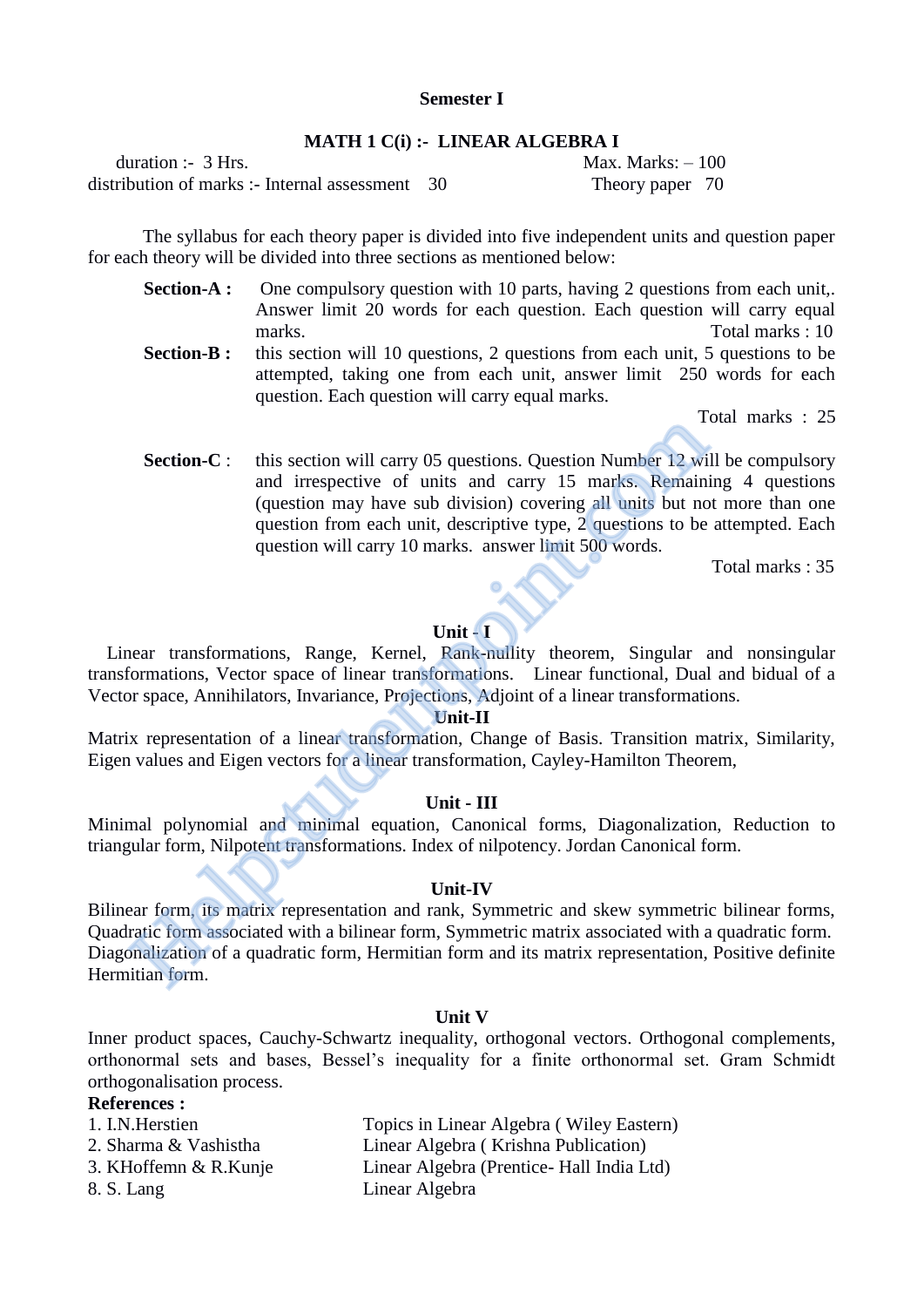#### **MATH 1 C(ii) :- COMPLEX-ANALYSIS I**

| duration :- $3$ Hrs.                              | Max. Marks: $-100$ |
|---------------------------------------------------|--------------------|
| distribution of marks :- Internal assessment $30$ | Theory paper 70    |

The syllabus for each theory paper is divided into five independent units and question paper for each theory will be divided into three sections as mentioned below:

- **Section-A :** One compulsory question with 10 parts, having 2 questions from each unit,. Answer limit 20 words for each question. Each question will carry equal marks. Total marks : 10
- **Section-B :** this section will 10 questions, 2 questions from each unit, 5 questions to be attempted, taking one from each unit, answer limit 250 words for each question. Each question will carry equal marks.

Total marks : 25

**Section-C**: this section will carry 05 questions. Question Number 12 will be compulsory and irrespective of units and carry 15 marks. Remaining 4 questions (question may have sub division) covering all units but not more than one question from each unit, descriptive type, 2 questions to be attempted. Each question will carry 10 marks. answer limit 500 words. **Example 2.** Insection with in questions, 2 questions from each tinit, answer limit 250<br>question. Each question will carry equal marks.<br>The distinguise from each unit, and carry 15 marks.<br>The distinguise multiple in the s

Total marks : 35

# **Unit-I**

Analytic functions, Sterographic projection of complex numbers, Holomorphic complex valued functions and their inverse, Cauchy-Reimann equations ,Power series.

conformal mapping. Bilinear transformations their properties and classification, Special transforms  $w = z^2$ ,  $z = \square \square w$ ,  $z = c \sin w$ ,

#### **Unit-II**

complex integration ,Cauchy Theorem and integral formula,Poisson's integral formula,Tayler's and Laurents series

#### **Unit -III**

Morera's Theorem. Lioville's Theorem, Maximum modulus principle, Minimal modulus principle , Schwarz's Lemma.

# **Unit-IV**

Classification of Singularities. Branch Points, Reimann Theorem on removable Singularity, open mapping theorem Casoratti-Weirstrass theorem.

# **Unit - V**

meromorphic functions, The argument principle. Roche's Theorem, Residues, Cauchy's residue theorem; evaluation of integrals, branches of many valued function with reference to arg z, log z , zn Analytic continuation .

# **References :**

| 1. Malik-Arora       | Mathematical Analysis (New Age International Limited) |
|----------------------|-------------------------------------------------------|
| 2. Schaum Series     | Complex Variable (TataMcgraw Hill)                    |
| 3. Churchill & Brown | Complex Analysis (TataMcgraw Hill)                    |
| 4. Walter Rudin      | Real and Complex Analysis (TataMcgraw Hill)           |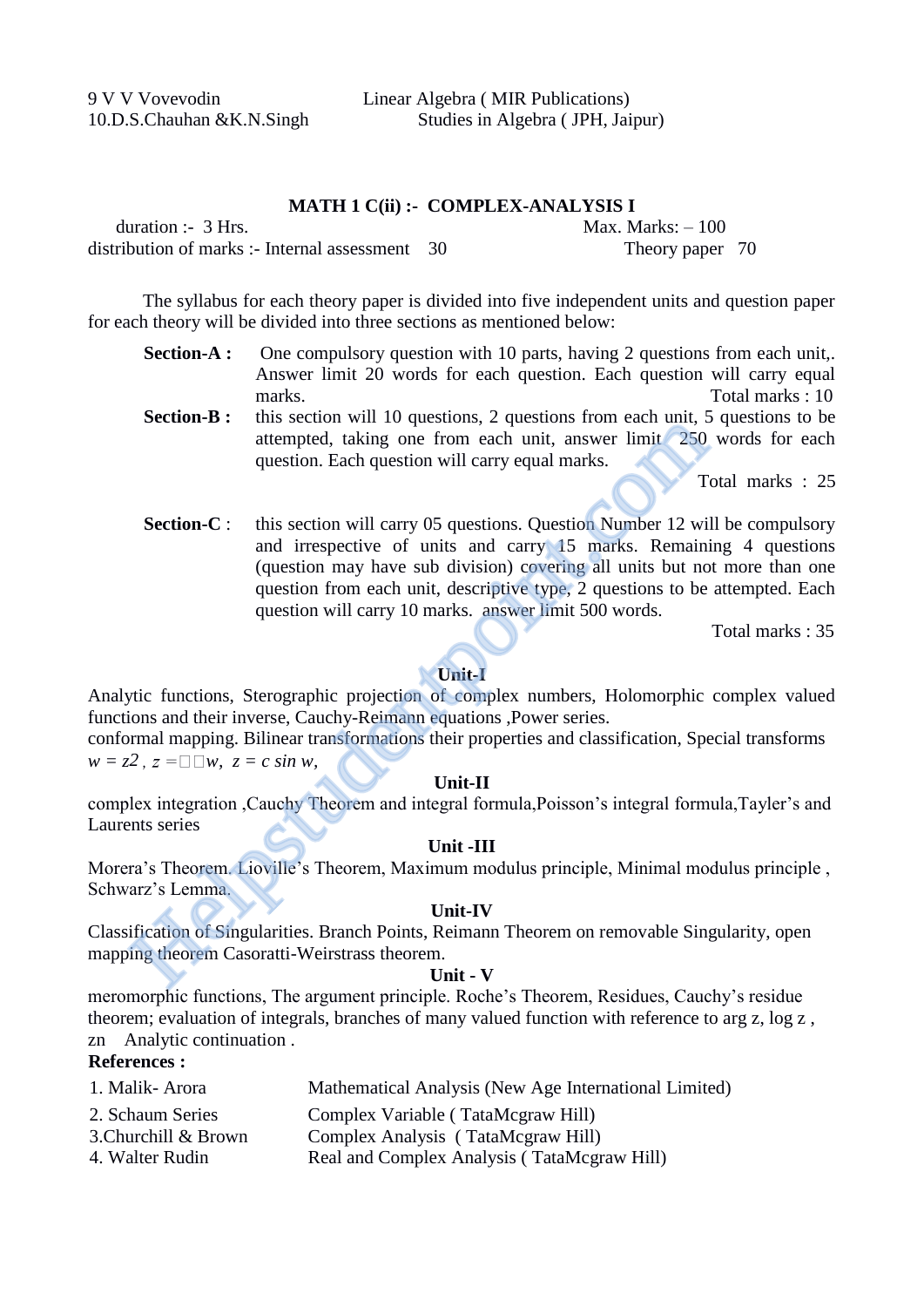# **MATH 1 C(iii) MECHANICS I**

 $\alpha$  duration :- 3 Hrs. Max. Marks:  $-100$ distribution of marks :- Internal assessment 30 Theory paper 70

The syllabus for each theory paper is divided into five independent units and question paper for each theory will be divided into three sections as mentioned below:

**Section-A :** One compulsory question with 10 parts, having 2 questions from each unit,. Answer limit 20 words for each question. Each question will carry equal marks. Total marks : 10 **Section-B :** this section will 10 questions, 2 questions from each unit, 5 questions to be attempted, taking one from each unit, answer limit 250 words for each question. Each question will carry equal marks.

Total marks : 25

**Section-C** : this section will carry 05 questions. Question Number 12 will be compulsory and irrespective of units and carry 15 marks. Remaining 4 questions (question may have sub division) covering all units but not more than one question from each unit, descriptive type, 2 questions to be attempted. Each question will carry 10 marks. answer limit 500 words.

Total marks : 35

The syllabus for each theory paper is divided into five independent units and question paper for each theory will be divided into three sections as mentioned below:

- **Section-A :** One compulsory question with 10 parts, having 2 questions from each unit,. Answer limit 20 words for each question. Each question will carry equal marks. Total marks : 10
- **Section-B :** this section will 10 questions, 2 questions from each unit, 5 questions to be attempted, taking one from each unit, answer limit 250 words for each question. Each question will carry equal marks.

Total marks : 25

**Section-C** : this section will carry 05 questions. Question Number 12 will be compulsory and irrespective of units and carry 15 marks. Remaining 4 questions (question may have sub division) covering all units but not more than one question from each unit, descriptive type, 2 questions to be attempted. Each question will carry 10 marks. answer limit 500 words. Section-C: this section will carry 05 questions. Question Number 12 with and irrespective of units and carry 15 marks. Remaining (question may have sub division) covering all units but no question from each unit, descripti

Total marks : 35

#### **Unit-I**

Moment and product of Inertia- principal axes and Momental Ellipsoid, D'Alembert's principle,

#### **Unit II**

Motion about a fixed axis, (General equation of motion).

# **Unit-III**

Generalized Coordinates, Holonomic and Non-holonomic systems, Scleronomic and Rheonomic systems, Generalized potential. Lagrange's equations

#### **Unit-IV**

Hamilton's variables, Hamilton canonical equations, Euler's dynamical equations for the motion of a rigid about an axis .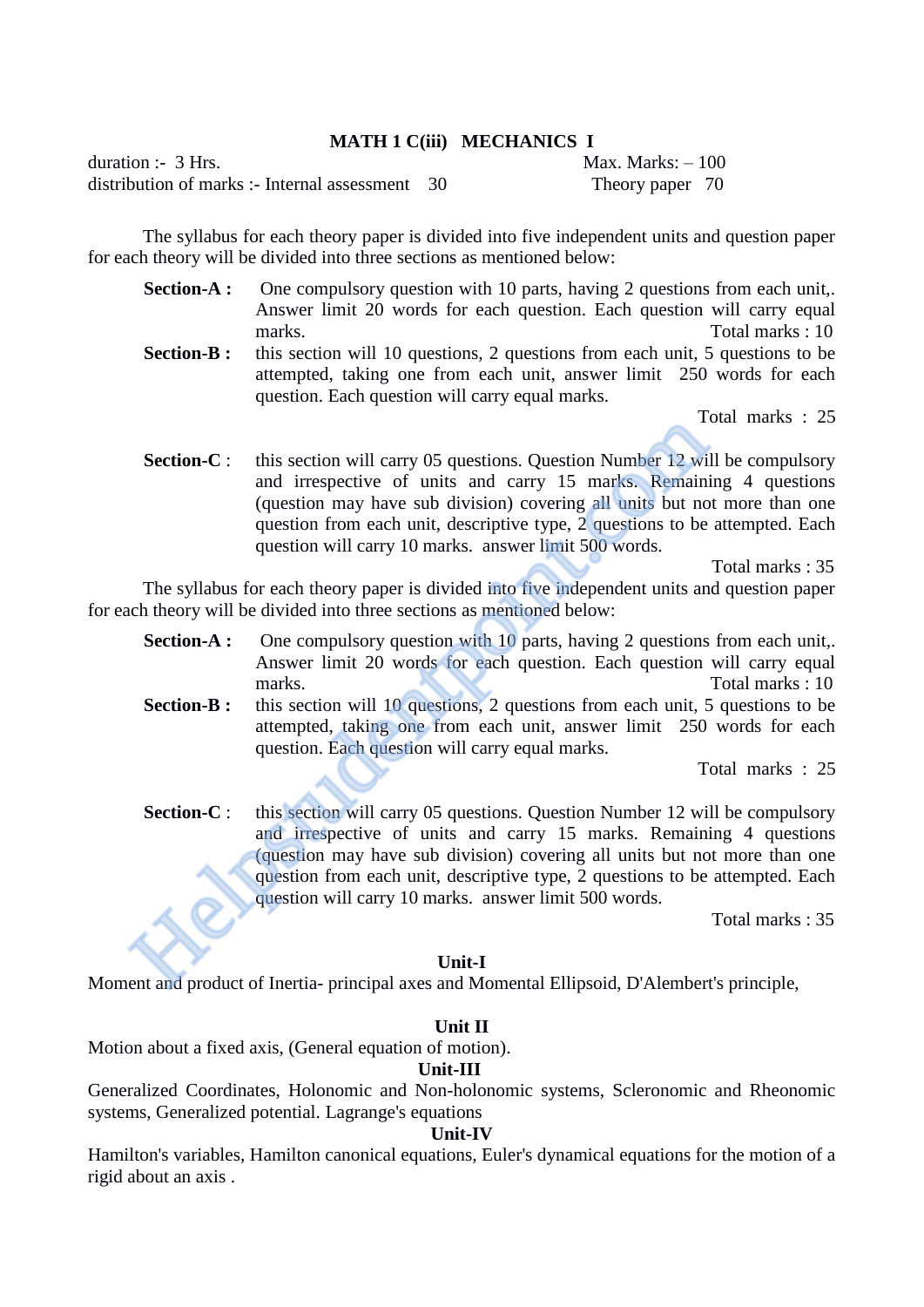#### **Unit-V**

 Hamilton's Principle, Principle of least action. Poisson's Bracket, poisson's identity, Jacobi-Poisson Theorem, Hamilton Jacobi equations

| <b>Books Suggested</b> |                                                       |
|------------------------|-------------------------------------------------------|
| 1. Gold Stein          | <b>Classical Mechanics (Narosa Publication)</b>       |
| 2. P.P. Gupta          | Rigid Dynamics (Krishna Prakashan, Meerut.)           |
| 3. M. Ray              | Dynamics of Rigid Body (Student's and Friend's, Agra) |

#### **MATH 1 C(iv) INTEGRAL EQUATIONS**

duration :- 3 Hrs. Max. Marks: – 100 distribution of marks :- Internal assessment 30 Theory paper 70

The syllabus for each theory paper is divided into five independent units and question paper for each theory will be divided into three sections as mentioned below:

question. Each question will carry equal marks.

**Section-A :** One compulsory question with 10 parts, having 2 questions from each unit,. Answer limit 20 words for each question. Each question will carry equal marks. Total marks : 10 **Section-B :** this section will 10 questions, 2 questions from each unit, 5 questions to be attempted, taking one from each unit, answer limit 250 words for each

Total marks : 25

**Section-C** : this section will carry 05 questions. Question Number 12 will be compulsory and irrespective of units and carry 15 marks. Remaining 4 questions (question may have sub division) covering all units but not more than one question from each unit, descriptive type, 2 questions to be attempted. Each question will carry 10 marks. answer limit 500 words. The syllabus for each theory paper is divided into five independent units and theory will be divided into three sections as mentioned below:<br> **Section-A :** One compulsory question with 10 parts, having 2 questions<br>
Answer

Total marks : 35

# **Unit-I**

Fredholm and Volterra types Linear Integral Equations, Integral Equations of the first and second kinds Solution of Fredholm Integral Equations with separable Kernels.

#### **Unit II**

Fredholm types Linear Integral Equations:- Solution by successive substitutions and successive approximations.

#### **Unit-III**

Volterra types Linear Integral Equations:- Solution by successive substitutions and successive approximations.

# **Unit IV**

Laplace Transform :- Definition, properties, Laplace transform of derivatives. Laplace Transforms for Integrals, Inverse Laplace Transforms, convolution theorem

#### **Unit-V**

Laplace Transform :- Application to Ordinary Differential Equations and Integral Equations.

*References:*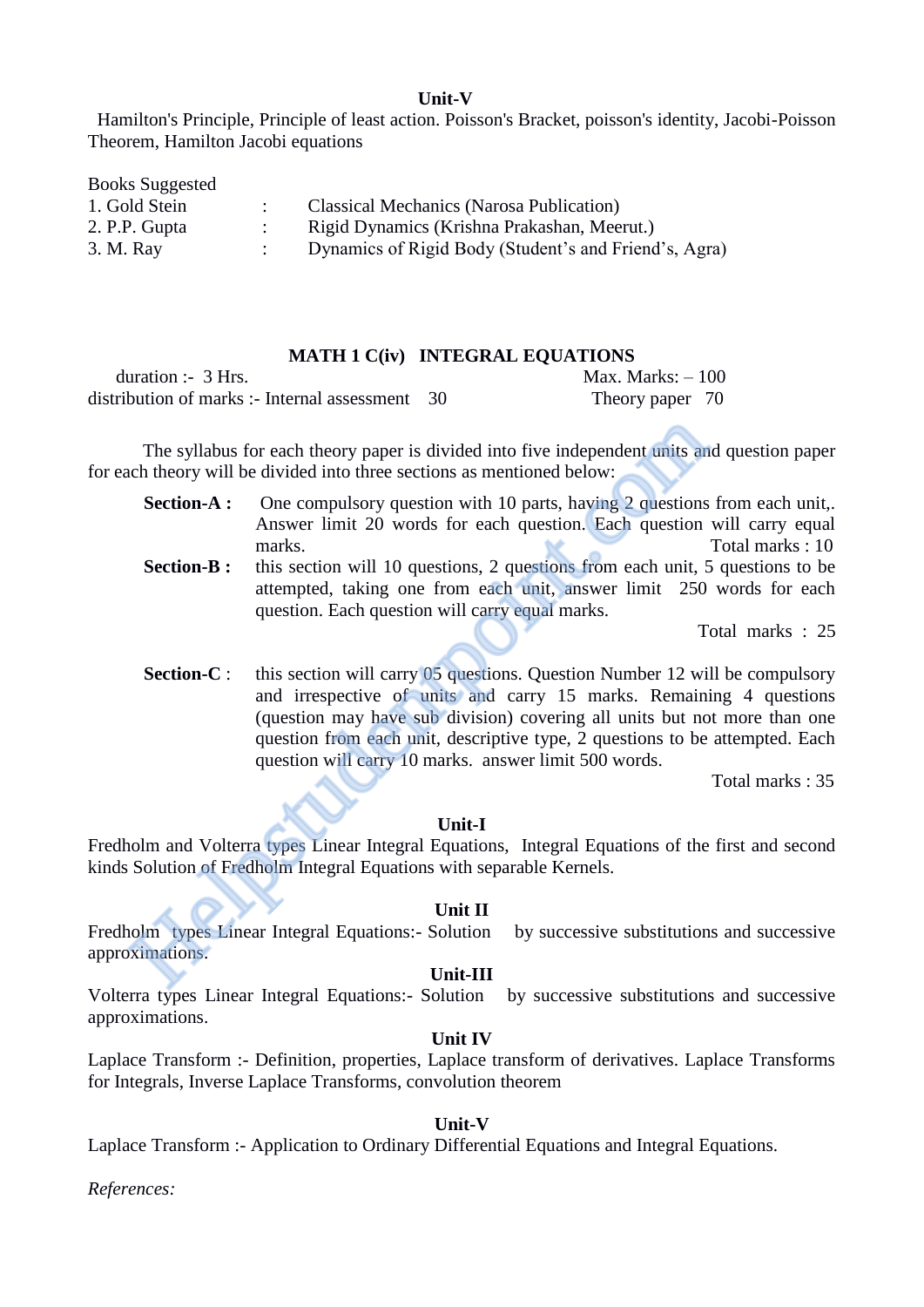| 1. Erwin Kreyszig  | Engineering Mathematics (New Age Intern. Limited)       |
|--------------------|---------------------------------------------------------|
| 2 M.D.Raisinghania | Integral Transform (S. Chand Pub.)                      |
| 3. Shanti Swaroop  | Integral Equations (Krishna Publication Meerut)         |
| 4. Pundir & Pundir | Integral Equations and Boundary value Problems (Pragati |
|                    | Prakashan Meerut)                                       |
| 5. Gupta and Goyal | Integral Transform (Krishna Prakashan Meerut)           |
| 6. I N Snedan      | Uses of Integral Transform                              |
|                    |                                                         |

#### **MATH 1 C(v) NUMERICAL ANALYSIS**

 $\alpha$  duration :- 3 Hrs. Max. Marks: – 100 distribution of marks :- Internal assessment 30 Theory paper 70 The syllabus for each theory paper is divided into five independent units and question paper for each theory will be divided into three sections as mentioned below:

- **Section-A :** One compulsory question with 10 parts, having 2 questions from each unit,. Answer limit 20 words for each question. Each question will carry equal marks. Total marks : 10 **Section-B :** this section will 10 questions, 2 questions from each unit, 5 questions to be
- attempted, taking one from each unit, answer limit 250 words for each question. Each question will carry equal marks. Total marks : 25
- **Section-C** : this section will carry 05 questions. Question Number 12 will be compulsory and irrespective of units and carry 15 marks. Remaining 4 questions (question may have sub division) covering all units but not more than one question from each unit, descriptive type, 2 questions to be attempted. Each question will carry 10 marks. answer limit 500 words. Total marks : 35. The syllabus for each theory paper is any<br>calculato the meeting and the meeting and the condition-<br>Section-A: Cone compulsory question as mentioned below:<br>Section-B: Cone compulsory question with 10 parts, having 2 questio

# **Unit I**

Solutions of Equations : Solutions and Rate of Convergence of Bisection, Secant method, Regulafalsi, N-R Methods, Chebshev method. N-R Method for non linear equation. Roots of polynomial equations -Bairstaw and Birge-Veta method, Graeffe's root square method .

#### **Unit II**

Solution of System of linear equations : Direct methods, Gauss, Gauss-Jordan, Cholesky, Partition, Triangularisation method. **Iterative methods: Jacobi, Gauss-Seidal and Relaxation Methods**

#### **Unit III**

Curve Fitting and Approximation : Least square principle, Chebshev Approximation.Matrix inversion and eigen value problem- Power methods, Jacobi method, complex eigen values.

#### **Unit-IV**

Numerical Solution of Ordinary Differential Equations : Iterative methods –improved Euler methods. Runge-Kutta methods. Predictor Corrector methods.

#### **Unit V**

Stability analysis, Difference methods for Boundary Value Problems (BVP).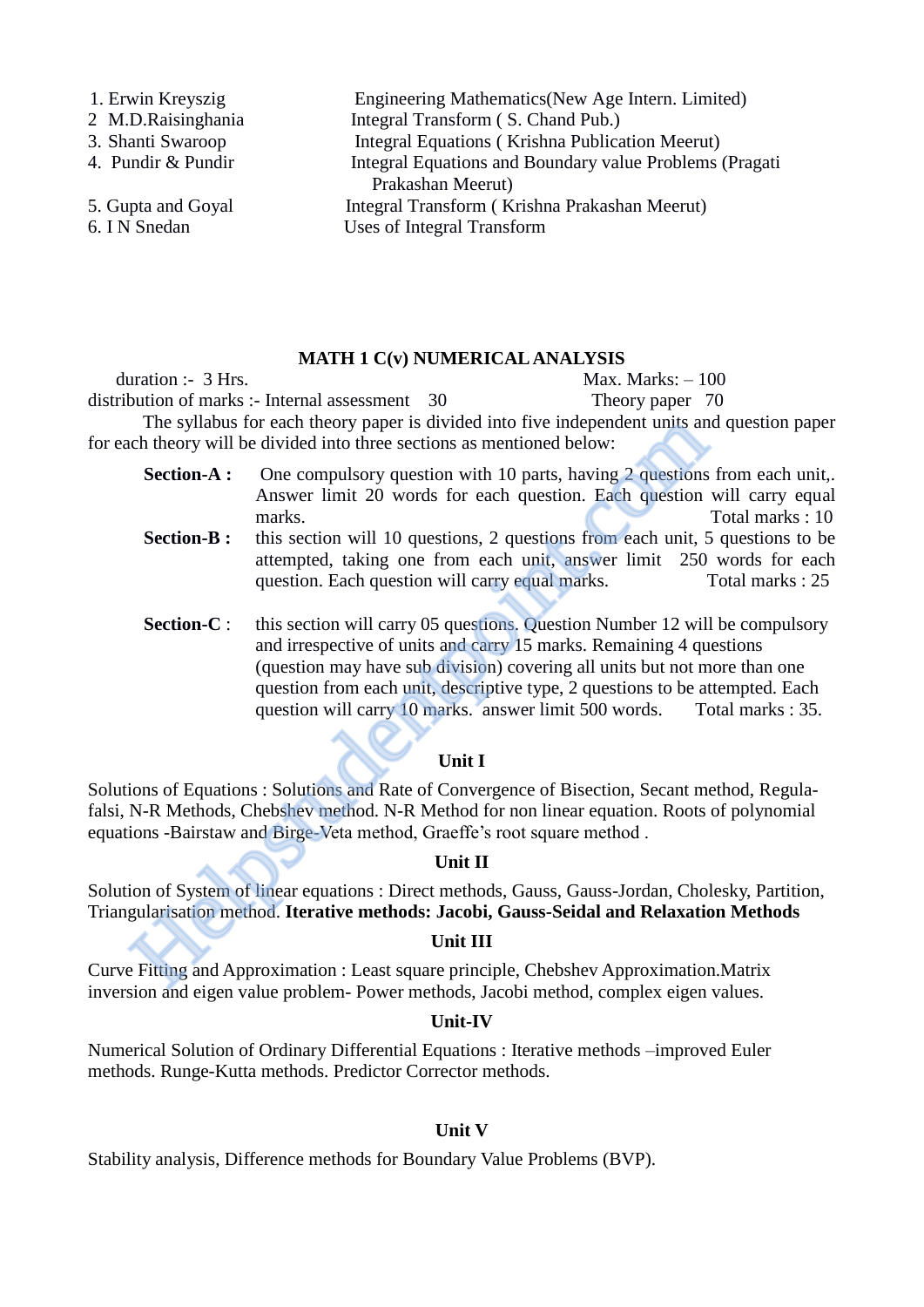#### **References :**

.

- 1. Jain-Iyenger-Jain Numerical Analysis (New Age International Limited)
- 2. Chauhan, Vyas & Soni Studies in Numerical Analysis (Jaipur Publishing House)
- 3. Vedamurthy, S.N. Iyanger Numerical Methods (Vikas Publication House)
- 4 Goyel, Mittal Numerical Analysis (Pragati Prakashan)
- 5. Gupta Malik Calculus of Finite Difference & Numerical Analysis

## **M.A/M.Sc. 2020-21 Semester II**

#### **MATH 2 C(i) :- ADVANCED ALGEBRA**

duration :-  $3 \text{ Hrs.}$  Max. Marks:  $-100$ distribution of marks :- Internal assessment 30 Theory paper 70 The syllabus for each theory paper is divided into five independent units and question paper

for each theory will be divided into three sections as mentioned below:

- **Section-A :** One compulsory question with 10 parts, having 2 questions from each unit,. Answer limit 20 words for each question. Each question will carry equal marks. Total marks : 10 **Section-B :** this section will 10 questions, 2 questions from each unit, 5 questions to be
	- attempted, taking one from each unit, answer limit 250 words for each question. Each question will carry equal marks.

Total marks : 25

**Section-C** : this section will carry 05 questions. Question Number 12 will be compulsory and irrespective of units and carry 15 marks. Remaining 4 questions (question may have sub division) covering all units but not more than one question from each unit, descriptive type, 2 questions to be attempted. Each question will carry 10 marks. answer limit 500 words. Total marks 35 Value 1: 9 Inst. Find a seessment 30 Theory paper<br>
Interval Theory paper is divided into five independent units and<br>
theory will be divided into three sections as mentioned below:<br> **Section-A :** One compulsory question wit

#### **Unit-I**

Homomorphism theorems on groups, conjugate elements, classes and class equation of a finite group, Sylows Theorem. Cauchy's theorem for finite Abelian group.

#### **Unit-II**

Normal and Subnormal series, Composition series, Jordan-Holder Theorem, Solvable groups.

# **Unit - III**

Ideals, Principal Ideal rings, Division and Euclidean algorithm for polynomials over a field, Euclidean rings and domains,

#### **Unit IV**

Unique factorization theorems, unique factorization domains**.** Finite field extension

# **Unit -V**

Algebraic and Transcendental extensions, Separable and Inseparable extensions, Normal extensions, Perfect field.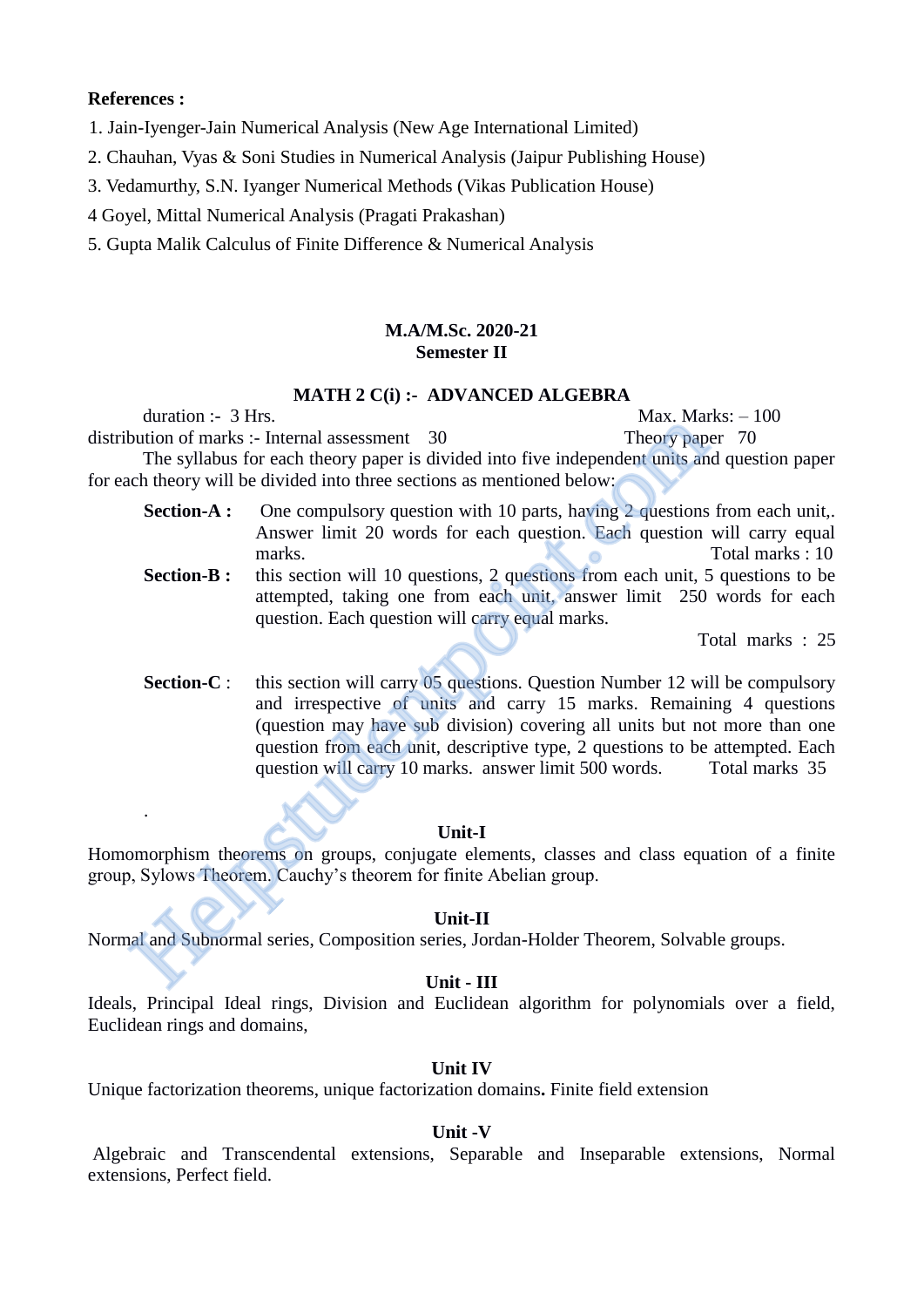#### **References :**

| 1. A.R. Vashistha              | Algebra (Krishna Publications - Meerut)                |
|--------------------------------|--------------------------------------------------------|
| 2. Shanti Naravan              | A Text book of Modern Abstract algebra (Wiley Eastern) |
| 3. Surjeet Singh & Zameeruddin | Modern Algebra (Vikas Pub. House)                      |
| 4. S. Maclane and G. Birkhoff  | Algebra 2nd ed. (Macniillen Co.)                       |
| 5. D.S.Chauhan & K.N.Singh     | Studies in Algebra (JPH, Jaipur)                       |
|                                |                                                        |

#### **MATH 2 C(ii) Real Analysis II**

| duration :- $3$ Hrs.                              | Max. Marks: $-100$ |
|---------------------------------------------------|--------------------|
| distribution of marks :- Internal assessment $30$ | Theory paper 70    |

The syllabus for each theory paper is divided into five independent units and question paper for each theory will be divided into three sections as mentioned below:

**Section-A :** One compulsory question with 10 parts, having 2 questions from each unit,. Answer limit 20 words for each question. Each question will carry equal marks. Total marks : 10 **Section-B :** this section will 10 questions, 2 questions from each unit, 5 questions to be attempted, taking one from each unit, answer limit 250 words for each question. Each question will carry equal marks. The syllabus for each theory paper is divided into five independent units and theory will be divided into three sections as mentioned below:<br> **Section-A :** One compulsory question with 10 parts, having 2 questions<br>
Answer

Total marks : 25

**Section-C** : this section will carry 05 questions. Question Number 12 will be compulsory and irrespective of units and carry 15 marks. Remaining 4 questions (question may have sub division) covering all units but not more than one question from each unit, descriptive type, 2 questions to be attempted. Each question will carry 10 marks. answer limit 500 words.

Total marks : 35

#### **Unit-I**

Riemann- Stieltjes integral, properties of Integral and Differentiation,

#### **Unit II**

Point wise and uniform convergence of sequence & series of functions, Cauchy criterion, Weirstrass M-test, Abel and Dirchlet test for Uniform Convergence, Uniform Convergence and continuity.

#### **Unit-III**

Measurable sets , Lebesgue outer measure and measurability.

#### **Unit IV**

Measurable functions. Borel and Lebesgue measurability. Non measurable sets.

#### **Unit-V**

Convergence of sequence of measurable functions. Lebesgue integral of a bounded function. **References :** 

- 1. Malik- Arora Mathematical Analysis (New Age International Limited)
- 2-.H.L.Royden Real Analysis ( Macmillen Pub. Co.)
- 3. Walter Rudin Real and Complex Analysis ( TataMcgraw Hill)
- 4. G N.Purohit Lebesgue measure & Integration (JPH. Jaipur)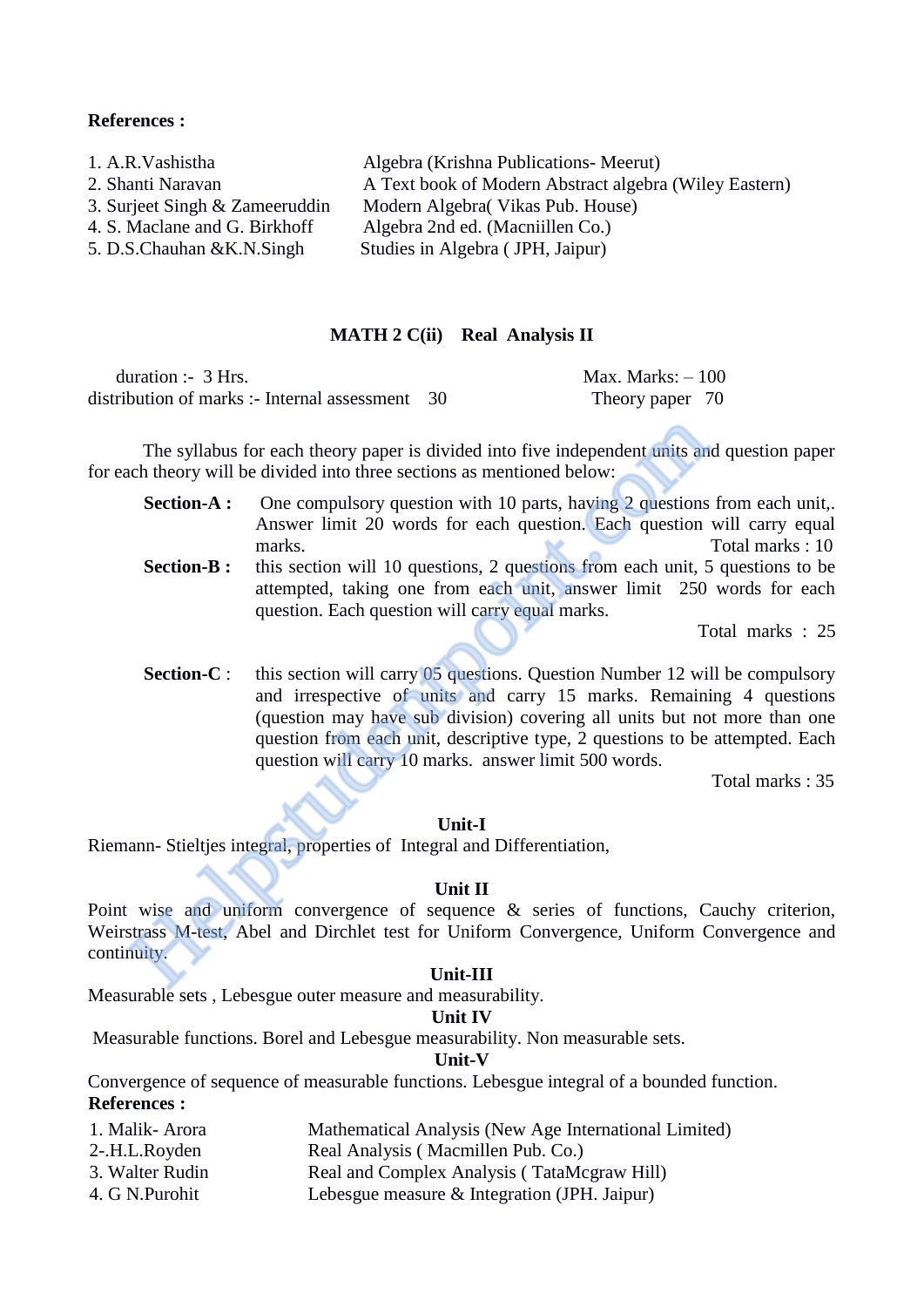# **MATH 2 C(iii) :- PARTIAL DIFFERENTIAL EQUATIONS**

duration :- 3 Hrs. Max. Marks: – 100 distribution of marks :- Internal assessment 30 Theory paper 70

The syllabus for each theory paper is divided into five independent units and question paper for each theory will be divided into three sections as mentioned below:

- **Section-A :** One compulsory question with 10 parts, having 2 questions from each unit,. Answer limit 20 words for each question. Each question will carry equal marks. Total marks : 10 **Section-B :** this section will 10 questions, 2 questions from each unit, 5 questions to be
	- attempted, taking one from each unit, answer limit 250 words for each question. Each question will carry equal marks.

Total marks : 25

**Section-C** : this section will carry 05 questions. Question Number 12 will be compulsory and irrespective of units and carry 15 marks. Remaining 4 questions (question may have sub division) covering all units but not more than one question from each unit, descriptive type, 2 questions to be attempted. Each question will carry 10 marks. answer limit 500 words. Section-C: this section will carry 05 questions. Question Number 12 will cantal imespective of units and carry 15 marks. Remaining (question may have sub division) covering all units but no question from each unit, descrip

Total marks : 35

# **Unit-I**

Existence and uniqueness of solution of  $(dy/dx) = f(x,y)$ . Examples of PDE. Classification. Canonical forms, Nonlinear First Order PDE-Complete Integrals, Envelopes,

#### **Unit -II**

Method of solving Second order PDE - separation of variable and Cauchy's problem.

#### **Unit-III**

Laplace's Equation, Heat Equation and Wave Equation upto three dimension in cartesion coordinates.

# **Unit - IV**

Laplace's Equation, Heat Equation and Wave Equation:- upto two dimension in polar coordinates, their fundamental solutions by variable separation.

#### **Unit V**

 Calculus of variations, Shortest distance, Minimum surface of revolution, Brachistochrone problem, Isoperimetric problem, Geodesic. References :

1. Erwin Creyszig : Engineering Mathematics New Age India Ltd. 2. M.D. Rai Singhania : Advanced Differential Equation S.Chand Publication 3. Gold Stein : Classical Mechanics Narosa Publication 4. P.P. Gupta : Rigid Dynamics Krishna Prakashan Meerut. 5. M. Ray : Dynamics of Rigid Body Student's and Friend's Agra

#### **MATH 2 C(iv) SPECIAL FUNCTION**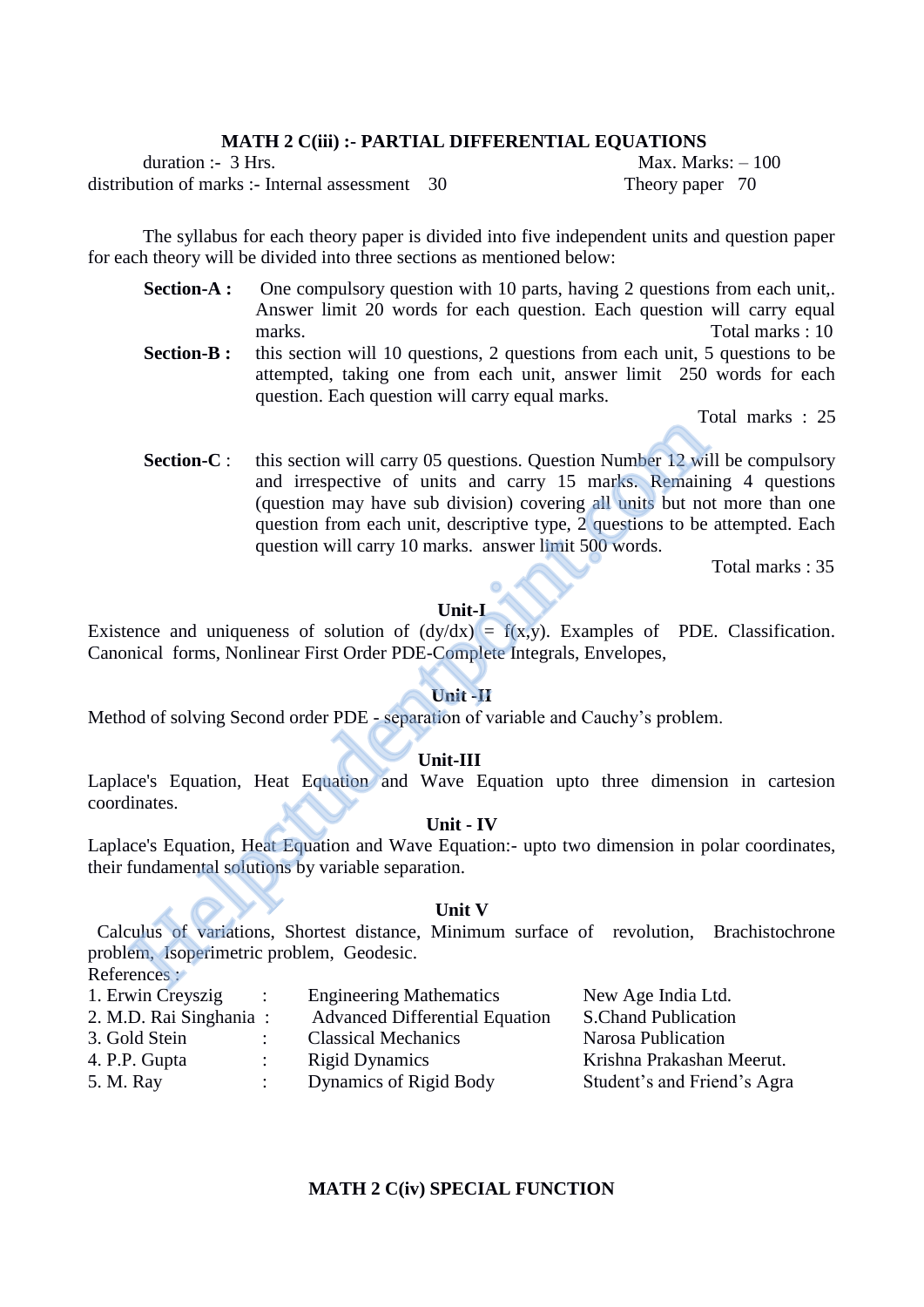duration :- 3 Hrs. Max. Marks: – 100 distribution of marks :- Internal assessment 30 Theory paper 70

The syllabus for each theory paper is divided into five independent units and question paper for each theory will be divided into three sections as mentioned below:

- **Section-A :** One compulsory question with 10 parts, having 2 questions from each unit,. Answer limit 20 words for each question. Each question will carry equal marks. Total marks : 10
- **Section-B :** this section will 10 questions, 2 questions from each unit, 5 questions to be attempted, taking one from each unit, answer limit 250 words for each question. Each question will carry equal marks.

Total marks : 25

**Section-C** : this section will carry 05 questions. Question Number 12 will be compulsory and irrespective of units and carry 15 marks. Remaining 4 questions (question may have sub division) covering all units but not more than one question from each unit, descriptive type, 2 questions to be attempted. Each question will carry 10 marks. answer limit 500 words. and the spectruction and that analy 1.5 maths. Notation<br>(question may have sub division) covering all units but no<br>question from each unit, descriptive type, 2 questions to be<br>question will carry 10 marks. answer limit 50

Total marks : 35

# **Unit-I**

The hypergeometric functions : The Gauss' hypergeometric function  $F (a, c; z)$  its integral form, continuous function relations, the hypergeometric differential equation, elementary properties, simple and quadratic transformations, Gauss' and Kummar's theorems.

#### **Unit – II**

**The generalised hypergeometric function**  ${}_{p}F_{q}$  ( $a_1$ , ....,  $a_p$ ,  $b_1$  ........bq ;z), its differential equations, continuous function relations, integral forms, Saalschut's, Whipple's, Dixon's theorems, contour integral representation.

# **Unit- III**

Bessel function : its differential equation, pure and differential recurrence relations, generating function, modified Bessel function and its properties.

# **Unit IV**

**Confluent hypergeometric function**  $_1F_1(a, b; z)$ **: definitions, properties, recurrence relations,** Kummar's formulas.

# **Unit - V**

**Generating functions:** generating functions of the form  $G(2xt - t^2)$ , sets generated by  $e^t\phi(xt)$  and A(t)  $\exp[-xt/(1-t)]$  and the related theorems.

# References:

- 1.Special functions by E.D. Rainville, Chelsea publishing company, Bronex, New York
- 2.Special functions by Y.L.Luke, Academic press, New York, London
- 3.Special functions by M.A. Pathan, P.K. Benarji, V.B.L. Chourasia and MC. Goyal, Ramesh Book Depot, Jaipur
- 4. Special functions by R.K. Saxena and D.C. Gokharoo, Jaipur Publishing House, m

# **MATH 2 C(v) DISCRETE MATHEMATICS**

# **NOTE : Non programmable Scientific Calculator is allowed.**